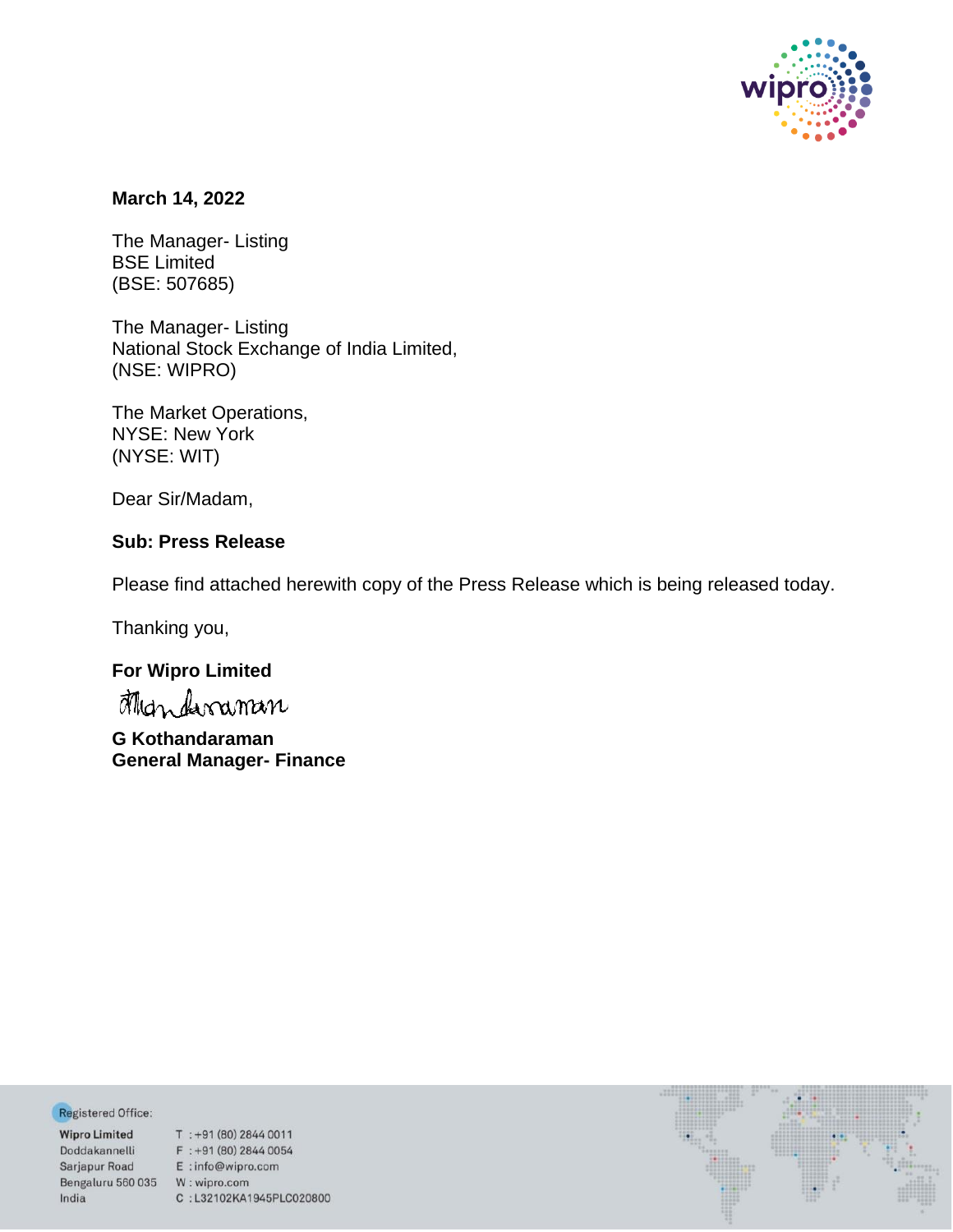

# **Speira Partners with Wipro for Scalable IT Solutions**

*Partnership will provide Speira with new technology infrastructure, cybersecurity, and other IT solutions using Wipro's cloud technologies*

**Oslo, Norway and Bangalore, India – March 14, 2022**: Wipro Limited (NYSE: WIT, BSE: 507685, NSE: WIPRO), a leading global information technology, consulting and business process services company, announced that Speira, a leading global aluminium rolling and recycling company, has chosen Wipro as their technology partner.

Speira was formed in 2021 when Norsk Hydro Group entered into an agreement to sell its Rolling business to KPS Capital Partners. Speira operates seven manufacturing facilities and an R&D center across Germany and Norway. Over the next five years, Wipro will work to strengthen the technology infrastructure and cybersecurity requirements of Speira as it embarks on a journey guided by a three-pronged focus centered on sustainability, innovation, and new product development.

"Reliable security solutions are becoming increasingly important in today's business environment. Wipro provides a secure environment for internal employees and plant workers that is scalable and equipped for growth," said **Hans Petter Larsen CIO, Speira.**

"Wipro understands the importance of cloud security, particularly within the industrial sector, and has the perfect blend of expertise and experience to support the complex needs of one of the leading global aluminium manufacturers. Speira, operating globally, requires a fast-acting and reliable partner to both secure and expand its cloud capabilities within our five-year-long partnership. During this time, Wipro will develop solutions that solidify Speira's cloud infrastructure and accelerate growth. This is the first step towards a broad strategic partnership between the two companies," said **Vinay Firake, Senior Vice President & Managing Director – Nordics, Wipro Limited.**

Speira's journey, supported by technology solutions from Wipro, builds on more than one century of aluminium rolling and recycling experience and technical expertise.

## **About Wipro Limited**

Wipro Limited (NYSE: WIT, BSE: 507685, NSE: WIPRO) is a leading global information technology, consulting and business process services company. We harness the power of cognitive computing, hyper-automation, robotics, cloud, analytics and emerging technologies to help our clients adapt to the digital world and make them successful. The company is recognized worldwide for its comprehensive portfolio of services, strong commitment to sustainability and good corporate citizenship, and has more than 220,000 dedicated employees serving customers on six continents. Together, we discover ideas and connect the dots to build a better, bolder future.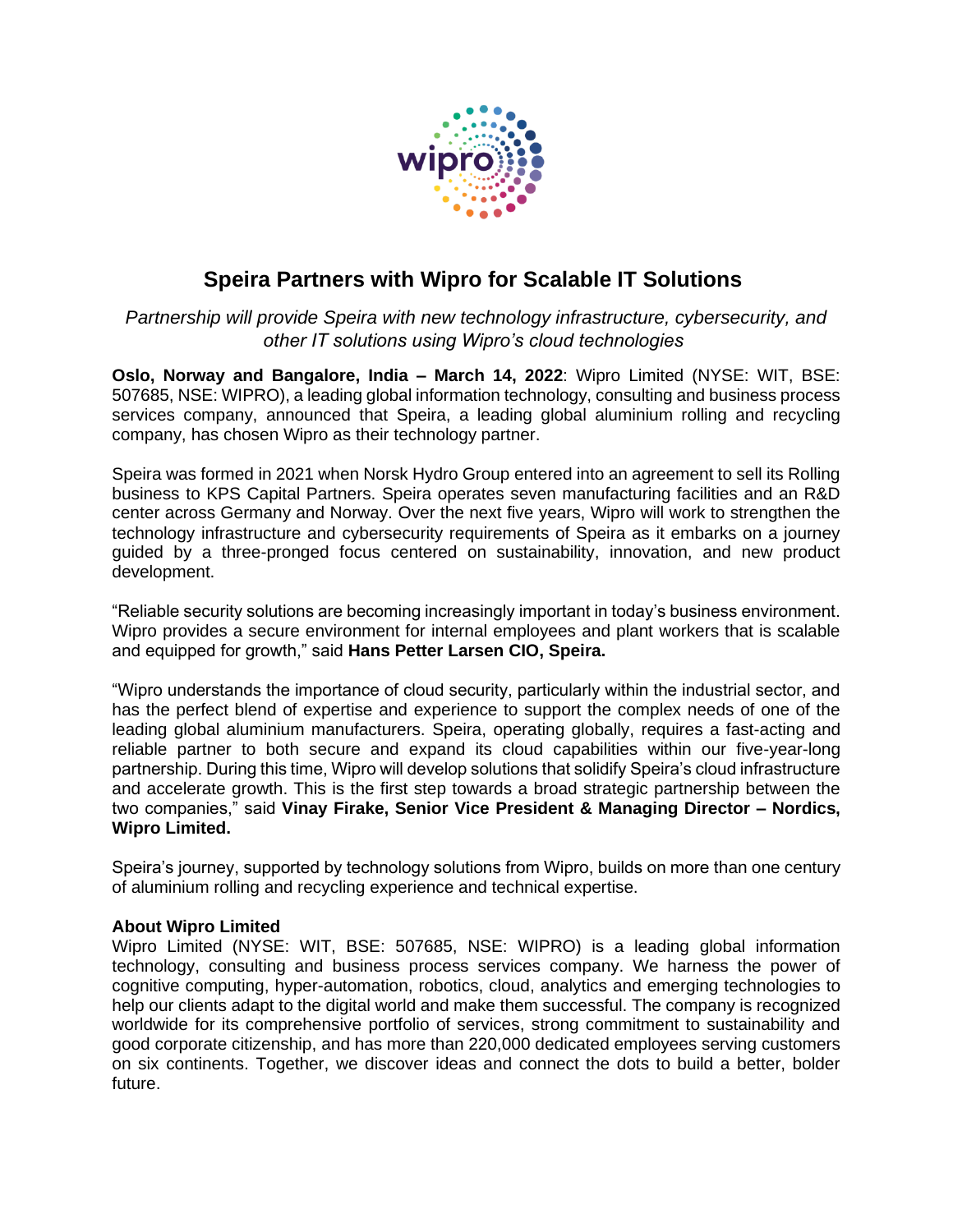### **About Speira**

Speira is a global aluminium rolling and recycling company, consisting of seven manufacturing facilities, as well as one R&D center. Locations are in Germany and Norway including our Joint Venture Alunorf, the world´s largest aluminium rolling mill, the plant in Grevenbroich, the world´s largest rolled aluminium finishing mill, as well as several international sales offices. Speira employs around 5,000 people mainly in Germany and Norway.

Speira operations are built on over a century of aluminium rolling and recycling experience and technical expertise for aluminium products. Speira is proud to serve some of the most well-known companies in the global automotive, packaging, printing, engineering, building and construction industries.

Our name is a message: Speira comes from Greek and stands for a spiral of growing influence that originates from a strong core, uplifting performances and much more: Speira also stands for the circularity of production, using and recycling, again and again.

For more information about Speira, please visit [www.speira.com](http://www.speira.com/)

**Media Contact:** Sanuber B. Grohe [Saunuber.grohe@wipro.com](mailto:Saunuber.grohe@wipro.com)

Suzanna Abarca [suzanna.abarca@wipro.com](mailto:suzanna.abarca@wipro.com) +46725119008

Lukas Loeb [Lukas.loeb@hkstrategies.com](mailto:Lukas.loeb@hkstrategies.com)  +4747820639

#### **Forward-looking statements**

The forward-looking statements contained herein represent Wipro's beliefs regarding future events, many of which are by their nature inherently uncertain and beyond Wipro's control. Such statements include, but are not limited to, statements about Wipro's growth prospects, its future financial operating results and its plans, expectations and intentions. Wipro cautions readers that the forward-looking statements contained herein are subject to risks and uncertainties that could cause actual results to differ materially from the results anticipated by such statements. Such risks and uncertainties include, but are not limited to, risks and uncertainties regarding fluctuations in our earnings, revenues and profits, our ability to generate and manage growth, proposed full corporate actions, intense competition in IT services, our ability of maintaining our cost advantage, salary increases in India, our ability to attract and retain highly qualified professionals, time and cost burdens on fixed- term contracts, fixed-term contracts, customer concentration, immigration restrictions, our ability to manage our operations international, reduced demand for technology in our key focus areas, disruptions in telecommunications networks, our ability to successfully complete and integrate potential acquisitions, liability for damages in our service contracts, the success of companies in which we make strategic investments, withdrawal of government tax incentives, political instability, war , legal restrictions on raising capital or acquiring companies outside India, unauthorized use of our intellectual property and general economic conditions affecting our business and industry. Conditions caused by the COVID-19 pandemic may decrease technology spend, negatively affect demand for our products, negatively affect customer spend rate and negatively affect our customers' ability or willingness to purchase our offerings, delay decision-making. purchasing potential customers, negatively affecting our ability to provide on-site consulting services, and our inability to deliver our customers or delaying the delivery of our offerings, all of which could negatively affect our future sales, results of operations and overall financial